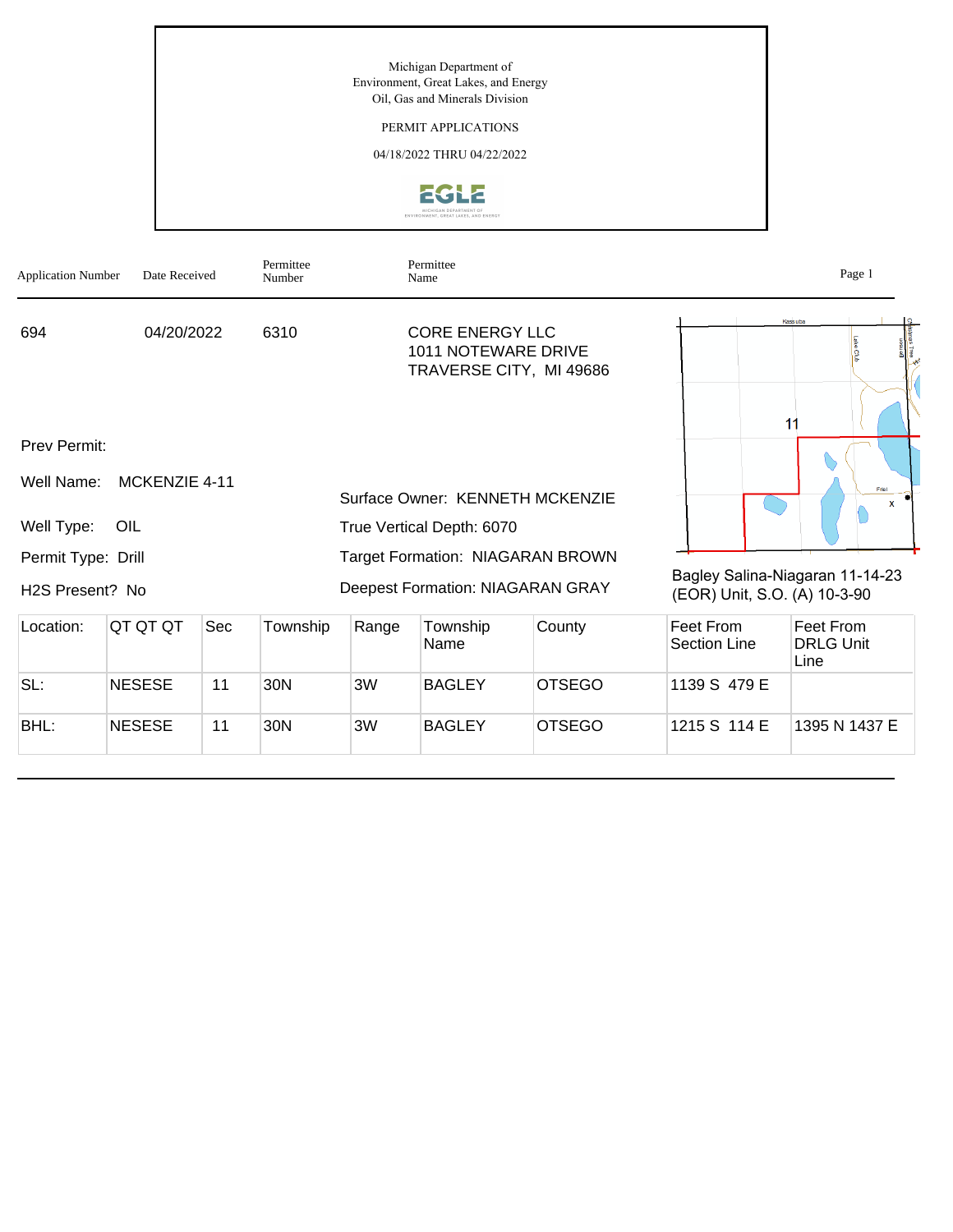PERMIT LIST

04/18/2022 THRU 04/22/2022



| Permit Number                | <b>Issue Date</b>               | Permittee<br>Number  |          | Permittee<br>Name |                                                                                        |        | Page 1                          |                                       |
|------------------------------|---------------------------------|----------------------|----------|-------------------|----------------------------------------------------------------------------------------|--------|---------------------------------|---------------------------------------|
| 61605                        | 4/21/2022                       | 5320                 |          | PO BOX 1560       | <b>SAVOY ENERGY LP</b><br>920 HASTINGS STREET, SUITE A<br>TRAVERSE CITY, MI 49685-1560 |        | $\mathbf{x}$                    |                                       |
|                              | API Well No: 21-025-62011-02-00 |                      |          |                   |                                                                                        |        |                                 |                                       |
|                              | Prev Permit: 61432, 61467       |                      |          |                   |                                                                                        |        | 25<br><b>T04SR08W</b>           |                                       |
| Well Name:                   |                                 | PALMITER FARMS 2-25B |          |                   |                                                                                        |        |                                 |                                       |
| Well Type:                   | Oil Well                        |                      |          |                   | Surface Owner: Palmiter Farms, LLC                                                     |        |                                 |                                       |
| Permit Type: Re-entry        |                                 |                      |          |                   | True Vertical Depth: 3800FT<br>Target Formation: TRENTON-BLACK RIVER                   |        | 80-Acre R303 Drilling Unit, E/2 |                                       |
| H <sub>2</sub> S Present? No |                                 |                      |          |                   | Deepest Formation: GLENWOOD                                                            |        | NW/4 Section 25                 |                                       |
| Location:                    | QT QT QT                        | <b>Sec</b>           | Township | Range             | Township<br>Name                                                                       | County | Feet From<br>Section Line       | Feet From<br><b>DRLG Unit</b><br>Line |

BHL: SWNENW 25 4S 8W ATHENS CALHOUN 1189 N 1852 W 1189 N 519 W

SL: NESENW 25 4S 8W ATHENS CALHOUN 1453 N 2337 W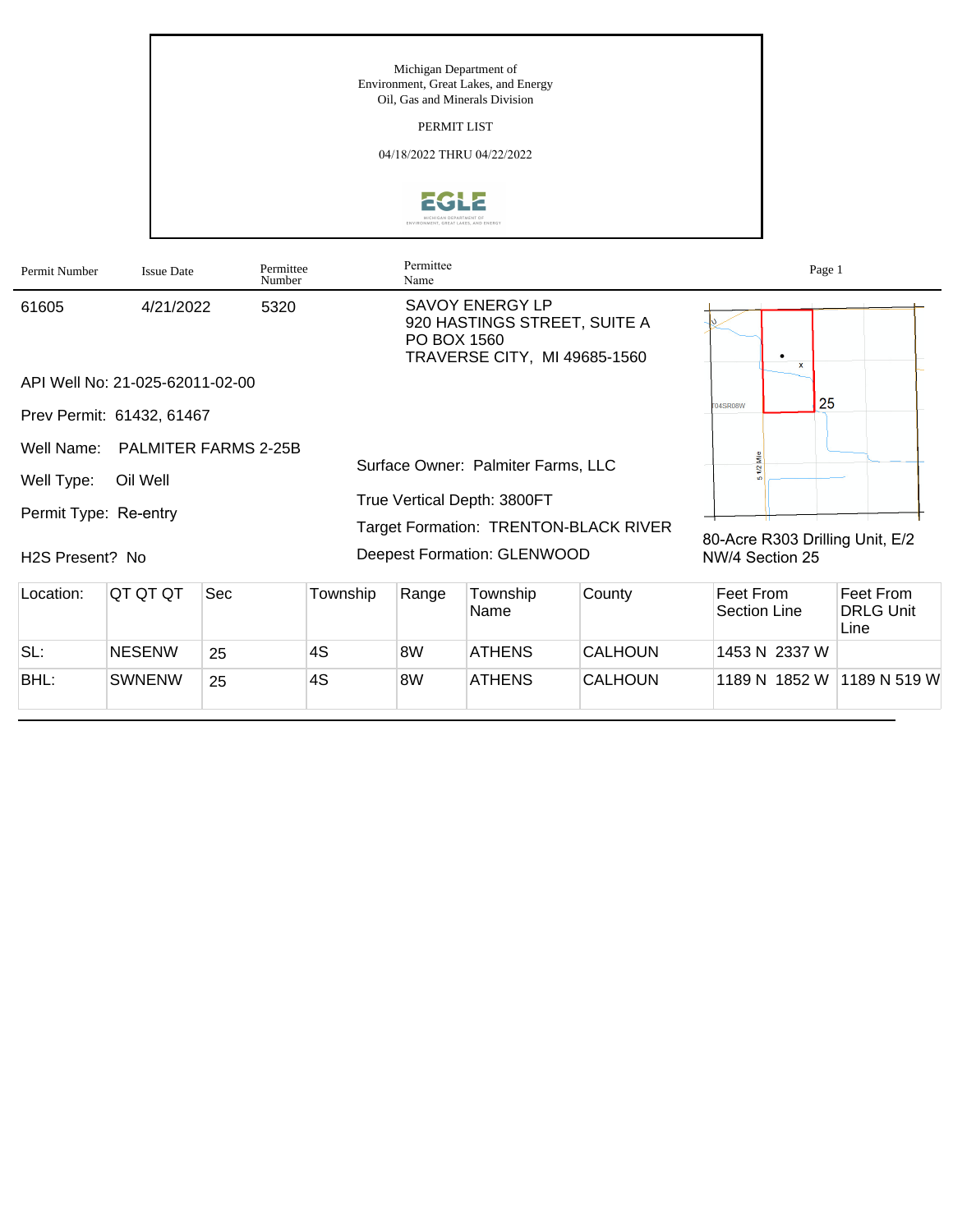Updated Permits

4/18/2022 THRU 4/22/2022



Permit Number Permittee Number Permittee Name Page 1

## **PLUGGING INSTRUCTIONS ISSUED:**

36806 4664 HILDEN OIL CO INC

> 3764 Pointe Shore Drive Brighton, MI 48114

API Well Number: 21-073-36806-00-00

Well Name: HAMILTON 2-18

Plug Inst. Issue Date: 4/18/2022

| Location | <b>IOT OT OT</b> | <b>Sec Township</b> | Range | Township Name   | County          | Feet From Section<br>Line | <b>Feet From DRLG</b><br>Unit |
|----------|------------------|---------------------|-------|-----------------|-----------------|---------------------------|-------------------------------|
| ISL:     | <b>SWNESE</b>    | 18 I 15 N           | 4W    | <b>ISABELLA</b> | <b>ISABELLA</b> | 1999 N 998 E              | 1330 S 330 W                  |
| BHL:     | <b>SWNESE</b>    | 18 <sub>15N</sub>   | .4W   | <b>ISABELLA</b> | <b>ISABELLA</b> |                           |                               |

Comment: App to P&A expires on 4/18/23

37113 4664

HILDEN OIL CO INC

3764 Pointe Shore Drive Brighton, MI 48114

API Well Number: 21-073-37113-00-00

Well Name: HAMILTON 1-18

Plug Inst. Issue Date: 4/18/2022

| Location | <b>IOT OT OT</b> | <b>Sec Township</b> | Range | Township Name   | County          | l Feet From Section<br>Line | <b>Feet From DRLG</b><br>Unit |
|----------|------------------|---------------------|-------|-----------------|-----------------|-----------------------------|-------------------------------|
| ISL:     | <b>ISWNWSE</b>   | 18 I 15 N           | 4W    | <b>ISABELLA</b> | <b>ISABELLA</b> | 1995 N 330 W                | 1330 S 330 W                  |
| $IBHL$ : | <b>ISWNWSE</b>   | 18 I 15 N           | 4W    | <b>ISABELLA</b> | <b>ISABELLA</b> |                             |                               |

Comment: App to P&A expires on 4/18/2023

 $- - - - - - - - -$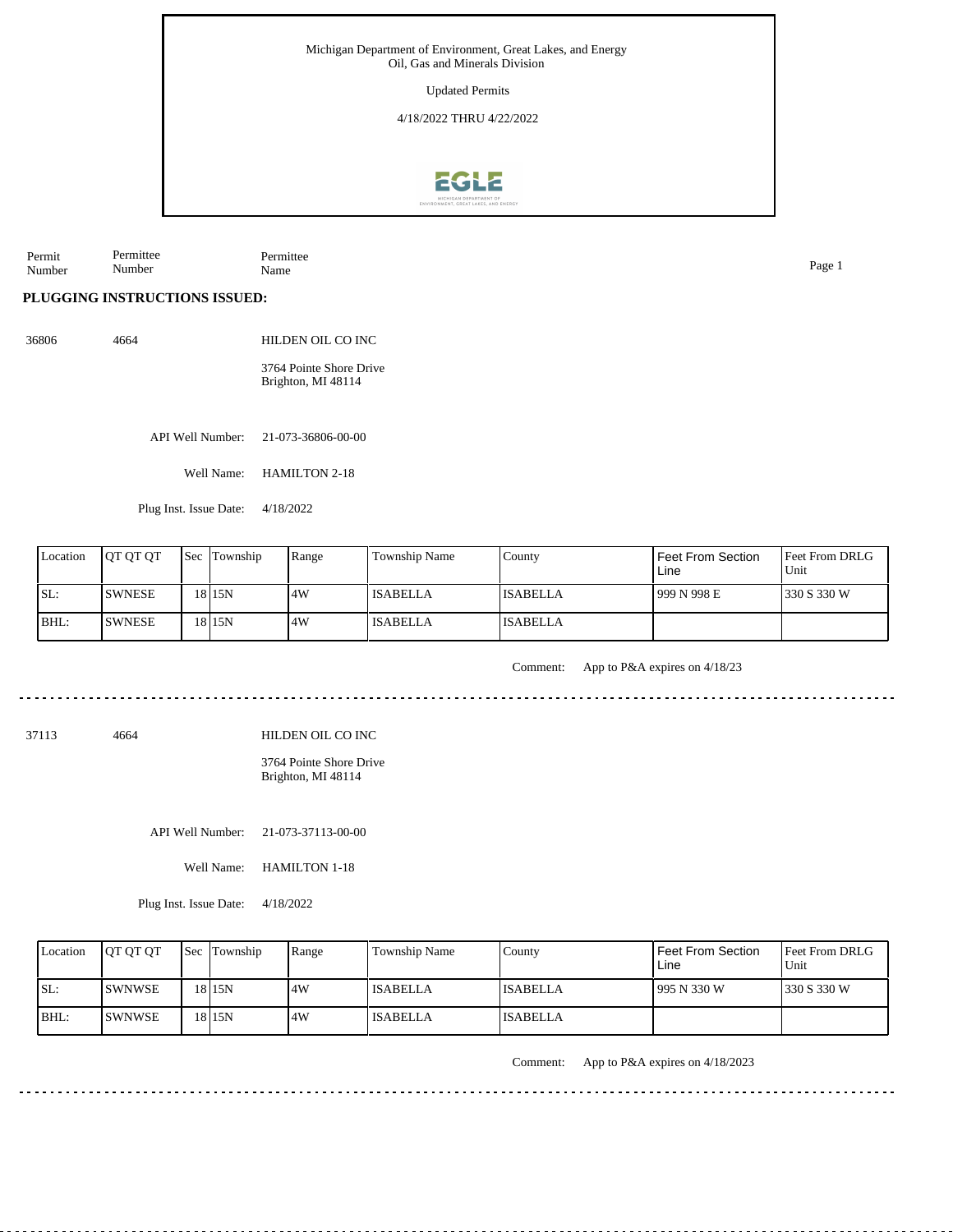Updated Permits

4/18/2022 THRU 4/22/2022



| Permit<br>Number | Permittee<br>Number    | Permittee<br>Name                             | Page 2 |
|------------------|------------------------|-----------------------------------------------|--------|
| 38256            | 4664                   | HILDEN OIL CO INC                             |        |
|                  |                        | 3764 Pointe Shore Drive<br>Brighton, MI 48114 |        |
|                  |                        |                                               |        |
|                  | API Well Number:       | 21-073-38256-00-00                            |        |
|                  | Well Name:             | <b>HOUSE 2-18</b>                             |        |
|                  | Plug Inst. Issue Date: | 4/18/2022                                     |        |

| Location | <b>OT OT OT</b> | <b>Sec</b> | Township          | Range | Township Name   | County          | <b>Feet From Section</b><br>Line | Feet From DRLG<br>Unit |
|----------|-----------------|------------|-------------------|-------|-----------------|-----------------|----------------------------------|------------------------|
| SL:      | <b>SWSWNE</b>   |            | 18 I 15 N         | 4W    | <b>ISABELLA</b> | <b>ISABELLA</b> | 330 S 330 W                      | 330 S 330 W            |
| BHL:     | <b>ISWSWNE</b>  |            | 1815 <sub>N</sub> | 14W   | <b>ISABELLA</b> | <b>ISABELLA</b> |                                  |                        |

Comment: App to P&A expires on 4/18/2023

 $\frac{1}{2} \left( \frac{1}{2} \right) \left( \frac{1}{2} \right) \left( \frac{1}{2} \right) \left( \frac{1}{2} \right) \left( \frac{1}{2} \right) \left( \frac{1}{2} \right)$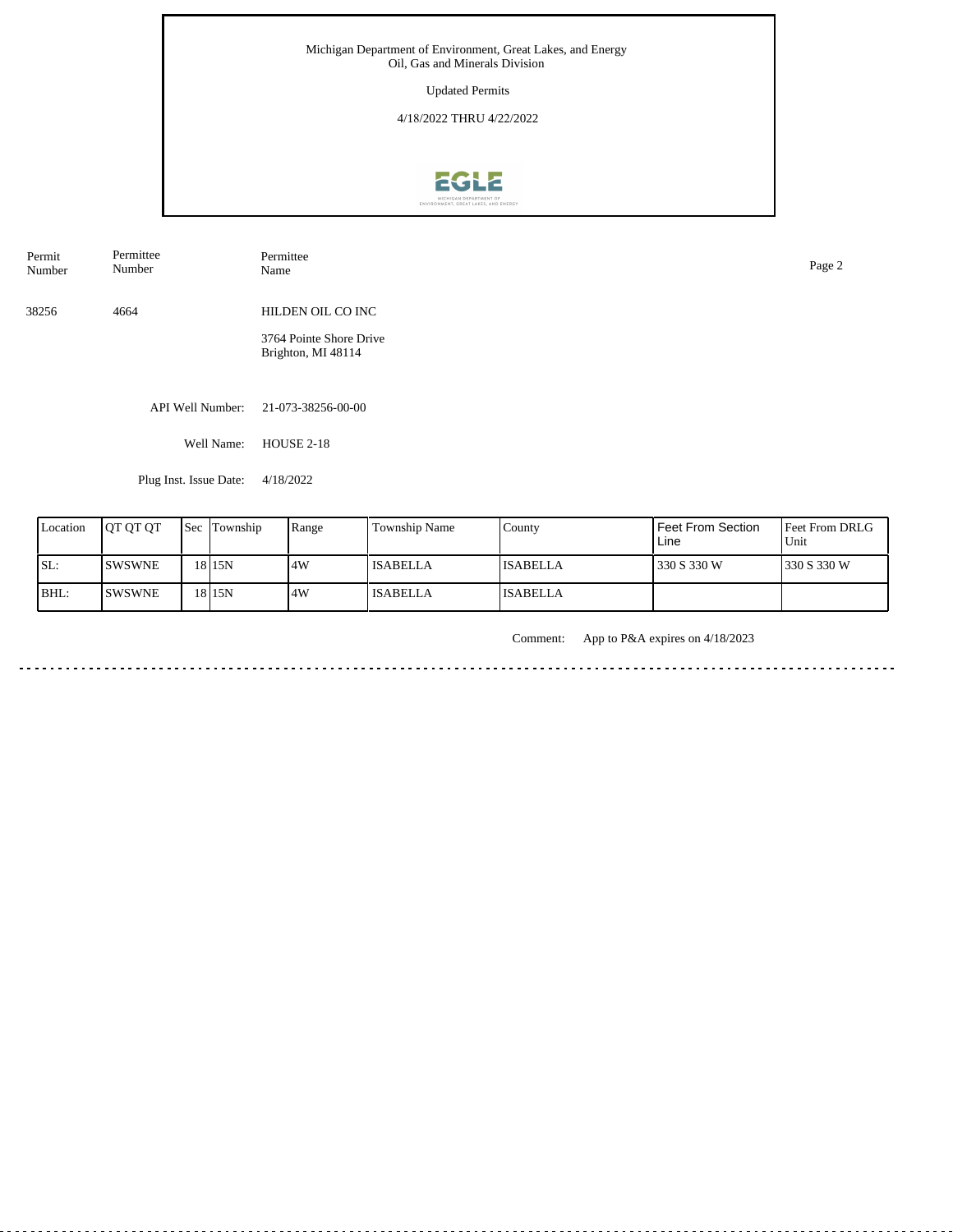Updated Permits

4/18/2022 THRU 4/22/2022



Permit Number Permittee Number Permittee Name Page 3 **RECORD OF WELL PLUGGING:**

49689 6361 RIVERSIDE ENERGY MICHIGAN LLC 10691 EAST CARTER ROAD SUITE 201 TRAVERSE CITY, MI 49684

API Well Number: 21-007-49689-00-00

Well Name: PETHO A4-7 SWD

Plugging Date: 11/1/2021

<u>. . . . . . . . . . . . . . . .</u>

| Location | <b>IOT OT OT</b> | <b>Sec</b> | Township | Range | Township Name | County        | Feet From Section<br>Line | <b>Feet From DRLG</b><br>'Unit |
|----------|------------------|------------|----------|-------|---------------|---------------|---------------------------|--------------------------------|
| SL:      | <b>INWNENE</b>   |            | 7 30N    | 5E    | <b>GREEN</b>  | <b>ALPENA</b> | 120 N 1200 E              |                                |
| BHL:     | <b>INWNENE</b>   |            | 7 30N    | 5E    | <b>GREEN</b>  | <b>ALPENA</b> |                           |                                |

49690 6361

RIVERSIDE ENERGY MICHIGAN LLC 10691 EAST CARTER ROAD SUITE 201 TRAVERSE CITY, MI 49684

API Well Number: 21-007-49690-00-00

Well Name: TERRA ENERGY C2-31 SWD

Plugging Date: 11/1/2021

| Location | <b>IOT OT OT</b> | <b>Sec</b> Township | Range | Township Name | County        | Feet From Section<br>Line | <b>Feet From DRLG</b><br>Unit |
|----------|------------------|---------------------|-------|---------------|---------------|---------------------------|-------------------------------|
| SL:      | <b>SWNESW</b>    | 31 <sub>30</sub> N  | 6E    | <b>GREEN</b>  | <b>ALPENA</b> | 1155 N 960 E              |                               |
| $IBHL$ : | ISWNESW          | 1 I30N              | 6E    | <b>GREEN</b>  | <b>ALPENA</b> |                           |                               |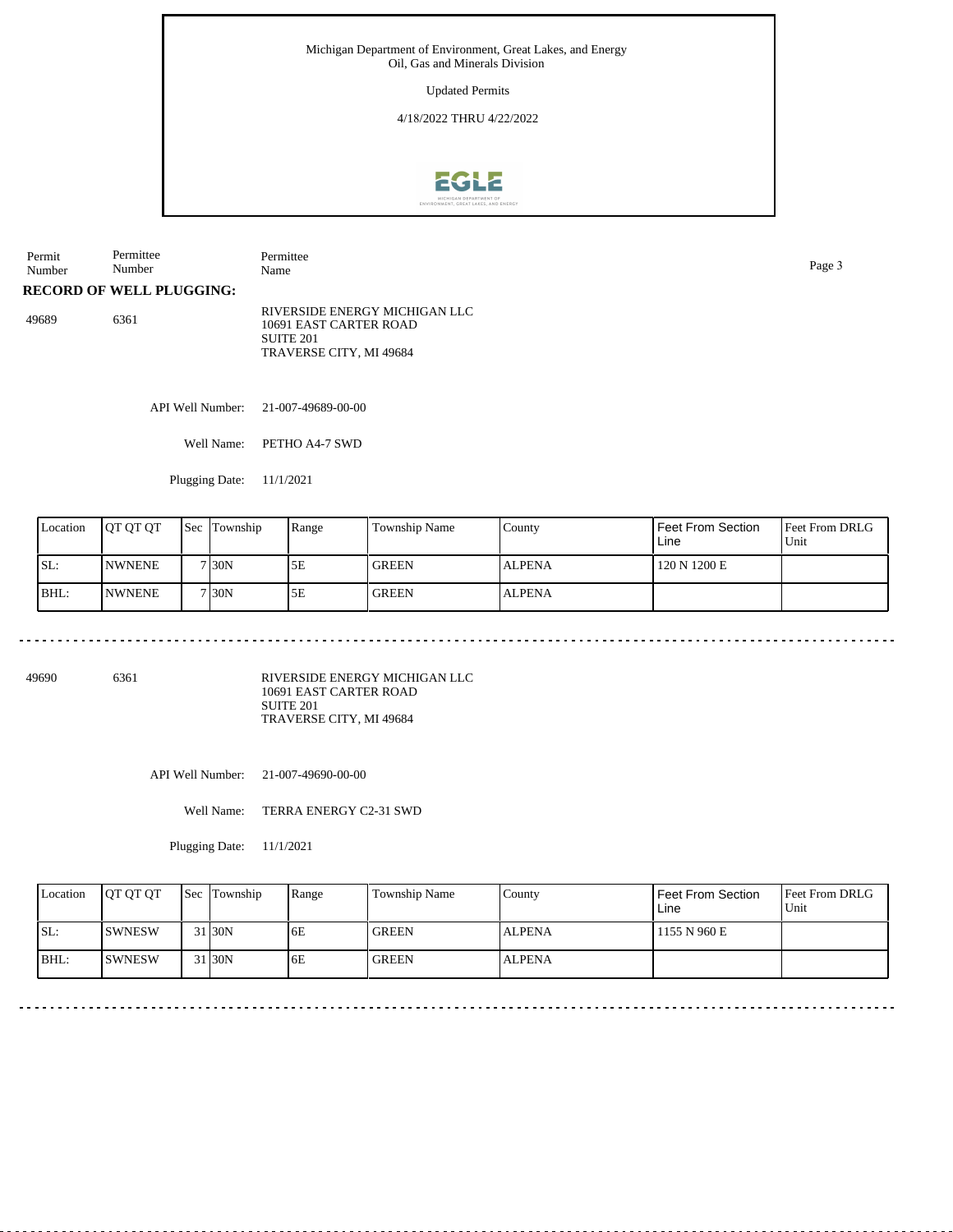Updated Permits

4/18/2022 THRU 4/22/2022



Permit Number Permittee Number Permittee Name Page 4

## **APPLICATIONS TO CHANGE WELL STATUS:**

39796 47

SUMMIT PETROLEUM COMPANY LLC 102 WEST FRONT STREET SUITE 200 TRAVERSE CITY, MI 49686

API Well Number: 21-073-39796-00-00

Well Name: MT PLEASANT UNIT TR 120 1

Approval Date: 4/20/2022

| Location | IOT OT OT | <b>Sec Township</b> | Range | <b>Township Name</b> | County          | l Feet From Section<br>Line | <b>Feet From DRLG</b><br>Unit |
|----------|-----------|---------------------|-------|----------------------|-----------------|-----------------------------|-------------------------------|
| ISL:     | INWSWSW   | l 14N               | 3W    | <b>CHIPPEWA</b>      | <b>ISABELLA</b> | 1026 S 542 W                |                               |
| BHL:     | ISWNWSW   | l 14N               | 3W    | <b>CHIPPEWA</b>      | <b>ISABELLA</b> | 1067 N 563 W                |                               |

True Vertical Depth: 3693

ACOWS for Miscellaneous

Proposed Rework: ACOWS for Miscellaneous Comment: ACOWS to perf and stimulate current formation with steam treatment expires on 4/20/23 Comment: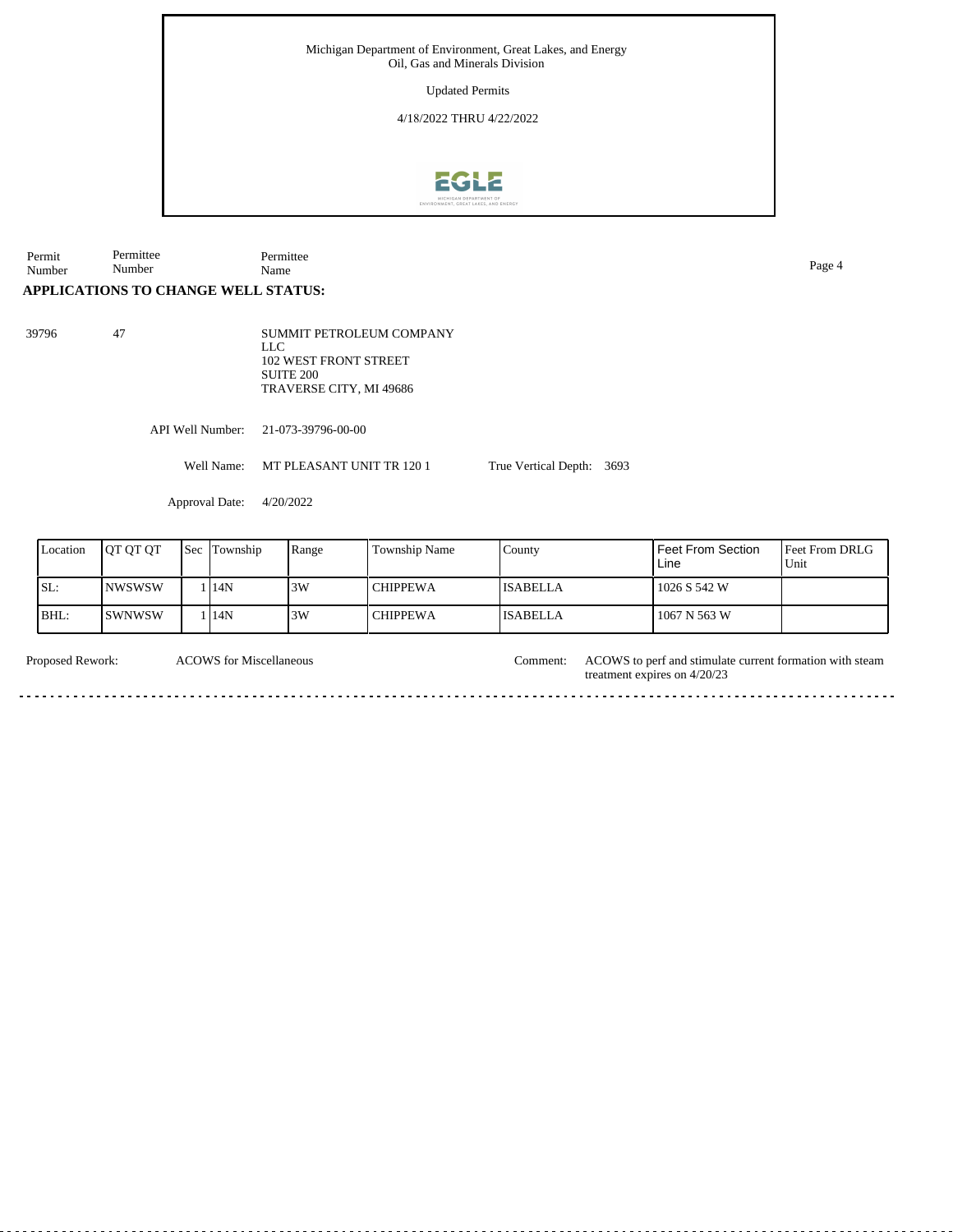Updated Permits

4/18/2022 THRU 4/22/2022



**RECORD OF CHANGE OF WELL STATUS:** Permit Number Permittee Number Permittee Name Page 5 39796 47 SUMMIT PETROLEUM COMPANY

LLC 102 WEST FRONT STREET SUITE 200 TRAVERSE CITY, MI 49686

API Well Number: 21-073-39796-00-00

Well Name: MT PLEASANT UNIT TR 120 1

True Vertical Depth: 3693

Change Date: 11/22/2021

| Location | <b>OT OT OT</b> | 'Sec | Township | Range | <b>Township Name</b> | County          | Feet From Section<br>Line | <b>Feet From DRLG</b><br>Unit |
|----------|-----------------|------|----------|-------|----------------------|-----------------|---------------------------|-------------------------------|
| SL:      | <b>NWSWSW</b>   |      | 14N      | 3W    | <b>CHIPPEWA</b>      | <b>ISABELLA</b> | 1026 S 542 W              |                               |
| BHL:     | <b>SWNWSW</b>   |      | 114N     | 3W    | <b>CHIPPEWA</b>      | <b>ISABELLA</b> | 1067 N 563 W              |                               |

Proposed Rework: Reworked for Miscellaneous comment: Reworked to plugback to to 3421', squeeze perfs below that depth, and return well to service. Comment: Reworked for Miscellaneous API Well Number: 21-137-61020-02-00 Well Name: HOWARD 2-35 HD2 True Vertical Depth: 4770 61020 5320 SAVOY ENERGY LP 920 HASTINGS STREET, SUITE A PO BOX 1560 TRAVERSE CITY, MI 49685-1560

Change Date: 3/12/2022

| Location | <b>OT OT OT</b> | Sec Township      | Range | <b>Township Name</b> | Countv  | Feet From Section<br>Line | <b>Feet From DRLG</b><br>Unit |
|----------|-----------------|-------------------|-------|----------------------|---------|---------------------------|-------------------------------|
| ISL:     | <b>NWNWSE</b>   | 35 32N            | 2W    | <b>CORWITH</b>       | IOTSEGO | 2394 S 2300 W             |                               |
| BHL:     | <b>ISWSWNW</b>  | 36 <sub>32N</sub> | 2W    | <b>CORWITH</b>       | IOTSEGO | 2064 N 632 W              | 1564 S 672 E                  |

Reworked to Continue Drilling - HDH

Proposed Rework: Reworked to Continue Drilling - HDH Comment: Reworked 2-35 HD1 to drill HD2 F/ 5623' T/ 6445' within Comment: Niagaran and return well to service.  $- - - - -$ 

dia dia dia d